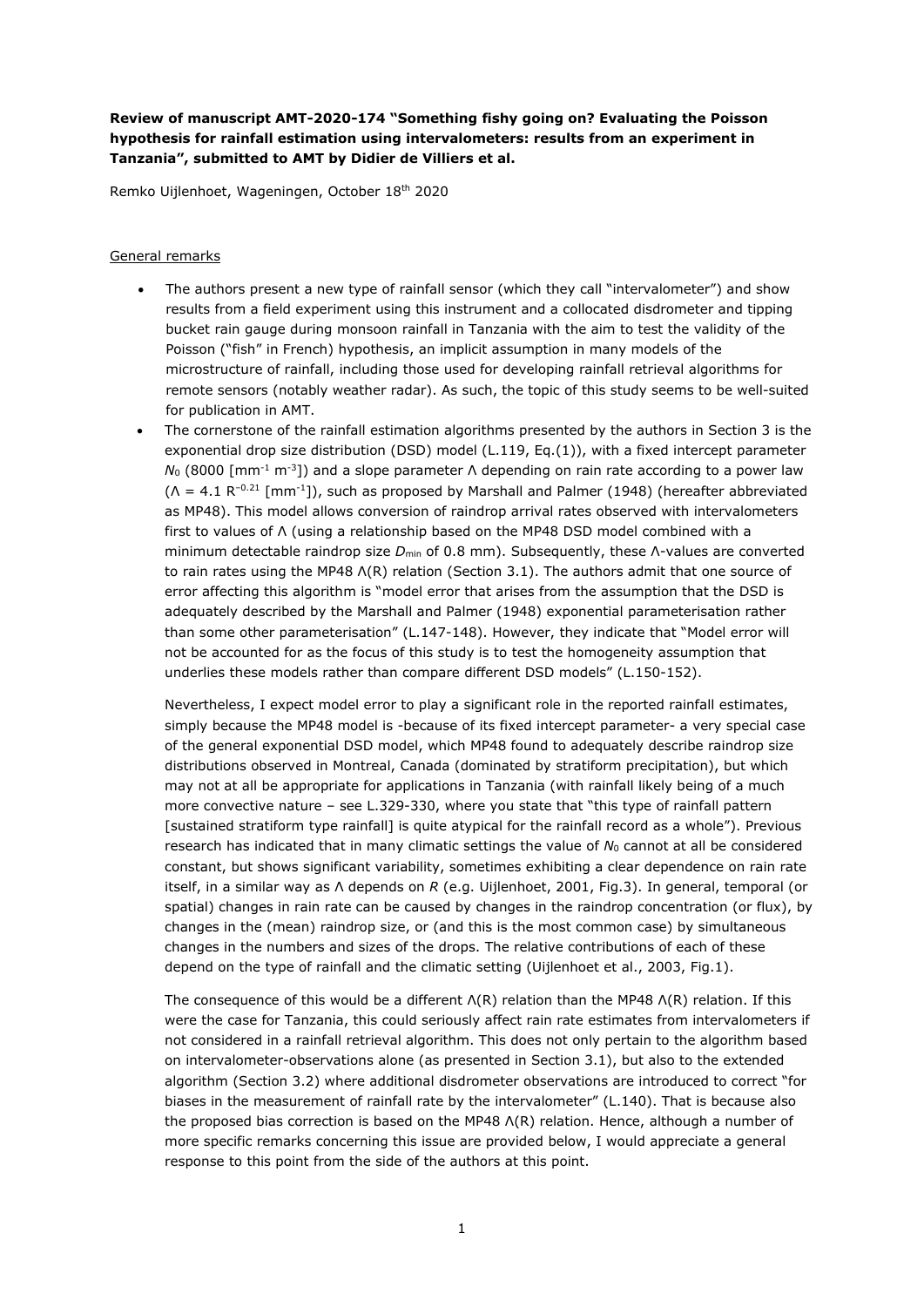- Section 4.2 (Figs. 7-9) represents the core scientific contribution of this manuscript, as far as I am concerned. Although the dataset being analyzed is not very extensive, these are definitely novel, interesting and relevant results. More than a quarter of the rain collected during the measurement campaign the authors organized in Tanzania was found to represent purely Poissonian rainfall according to a total of five statistical tests, a result that I did not anticipate. For the remaining rainfall patches the authors have been able to identify which of the Poisson tests were failed. The authors find that "Poisson rain is characterised by low arrival rates" (L.342 and Fig.9) and presumably by low rain rates (although that is not explicitly shown).
- Overall, I enjoyed reading this rather lengthy but well-written paper. It introduces a new rainfall sensor, the intervalometer, which is used to estimate rainfall rates from raindrop arrival rates. As indicated above and below, I have a number of questions concerning the algorithm employed to convert drop counts to rain rates. In the second half of the paper the instrument is employed to test the Poisson hypothesis in Tanzanian rainfall. I find this the most original and convincing part of the paper. The discussion (Section 5) puts several aspects of this study into the proper perspective. In summary, I recommend moderate revisions.

## Specific remarks

- L.11-12: "estimates of total rainfall amount over the entire observational period derived from disdrometer drop counts are within 2 % of co-located tipping bucket measurements". A few lines later the authors state: "Intervalometer estimates of total rainfall when corrected for minimum drop size are within 1 % of co-located tipping bucket measurements". Is it 1% or 2%?
- L.34-43: The way in which this paragraph is phrased suggests that satellites only use radars to retrieve rainfall rates. Certainly, the most advanced meteorological satellites (TRMM in the past; the GPM core satellite at this moment; CloudSat mainly for cloud observation) carry active microwave sensors (radars), but the majority only carry passive microwave sensors (radiometers) or IR sensors. That said, for all these types of sensors, a priori knowledge of the microstructure of precipitation (e.g. DSD in rainfall) is a prerequisite for developing accurate and robust rainfall retrieval algorithms. Hence, it would be appropriate to generalize the statement concerning satellite rainfall retrievals, or limit it to (ground-based) weather radars.
- L.82-84: Although I appreciate the description of the instrument provided on the indicated github page, it is a pity that the design, operation and performance of the intervalometer and of the disdrometer developed at TU Delft have not yet been published in the peer-reviewed scientific literature, as far as I can tell.
- L.101-102, "Tipping buckets were calibrated in the field [...] at a rate slower that 20 mm.h<sup>−</sup><sup>1</sup> onto the instrument and recording the number of tips": The calibration of tipping bucket rain gauges if well-known to be intensity-dependent. Without taking this effect into account large rainfall rates (and hence rainfall accumulations) are typically underestimated (see Humphrey et al., 1997, and references therein). Could that phenomenon have played a role in this case?
- L.111, "Figure 2 presents an overview of the data available": Examination of Fig.2 suggests that during the entire measurement campaign of less than two months there were no time instants during which all instruments indicated in Fig.1 operated simultaneously. Was that indeed the case?
- L.134, "Uijlenhoet and Stricker (1999) showed that [...]". Note that in the derivation of these values it was tacitly assumed that the integration limits of the DSD were 0 and  $\infty$ , respectively. In other words, the values  $a = 3.25$  and  $\beta = 0.762$ , employed by the authors to derive their relationship between rain rate and raindrop arrival rate, are not fully consistent with the integration limits employed by the authors ( $D_{min} = 0.8$  mm and  $D_{max} = \infty$ ). Among others, the rainfall rate depends on these integration limits in much the same way as the raindrop arrival rate (Eq.(6), L.133). This will undoubtedly affect subsequent analyses presented by the authors.
- L.138-139, "The rainfall rate (*R*) can be estimated by re-arranging the Marshall and Palmer (1948) Λ−R relation": Apart from the issue with the integration limits (see previous remark) one could question the applicability of the Marshall-Palmer DSD parameterization (derived from DSD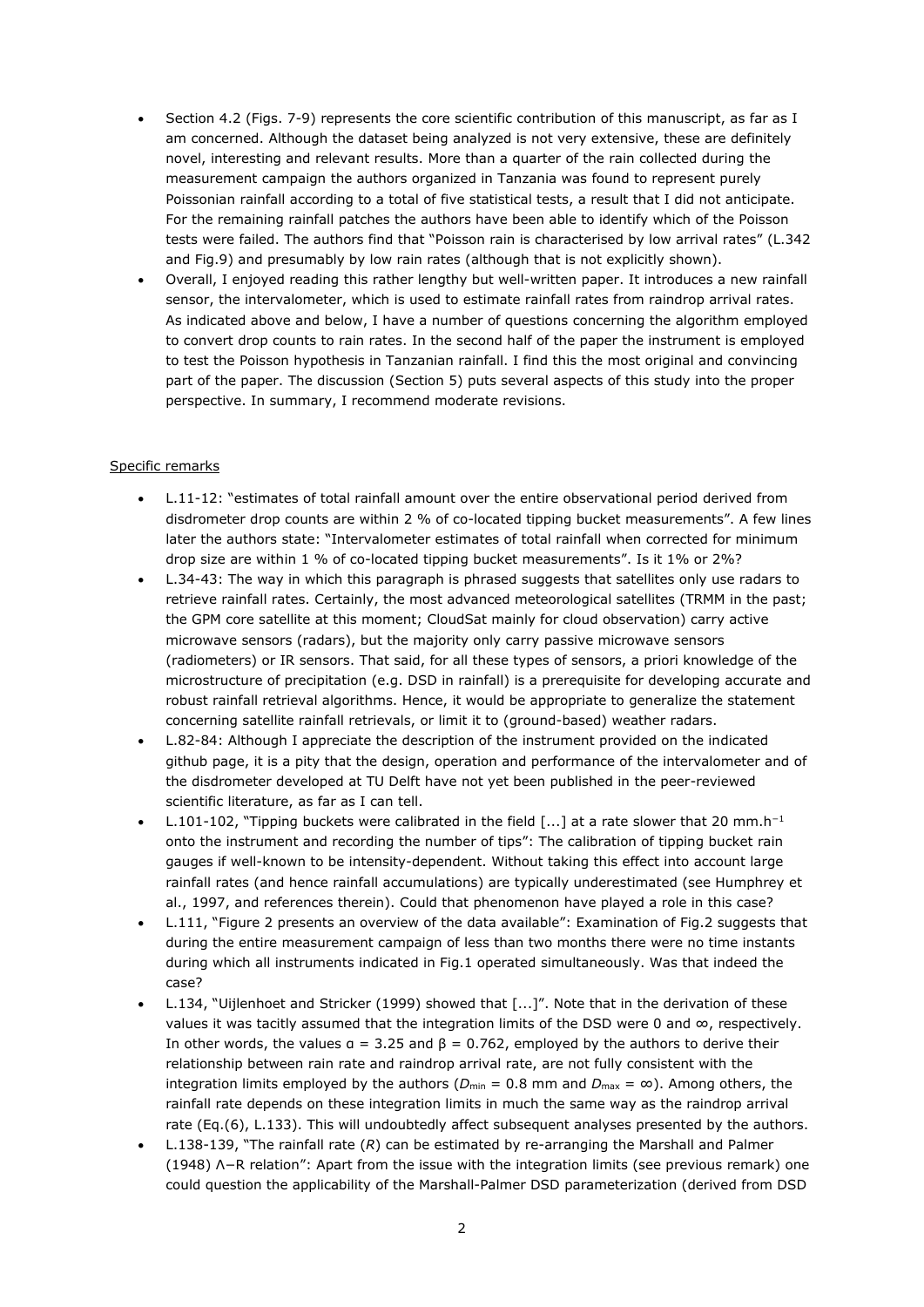measurements under mostly stratiform conditions in Montreal, Canada) to raindrop arrival rate measurements from Tanzania, for rainstorms with a presumably much more convective nature (as exemplified by Fig.8).

- L.148-149, "Many alternative models for the DSD have been proposed and tested in the literature of which the most widely used are the exponential [...]": However, the Marshall-Palmer parameterization is a particular form of the general exponential DSD model. Therefore, the exponential model cannot really be termed an "alternative model" compared to the Marshall-Palmer parameterization.
- L.155-156, "the probability distribution of the drop diameters arriving at a surface per unit time [...] is a gamma distribution": Note that this statement is not true in general, but only if the DSD (in a volume) is of the exponential form ánd if the *v*(*D*)-relation is a power law. If the DSD (in a volume) is of the gamma form (and the *v*(*D*)-relation is a power law), then de pdf of the drop diameters at a surface will still be a gamma distribution, but with different parameters than Eq.(7).
- L.162, Eq.(9): This is an unnecessarily complicated form of the expression for the expected raindrop diameter at the surface. By definition, the expected value of *D* is the first order moment of Eq.(7), i.e. the integral (between *D*min and ∞) of D times the pdf. Direct calculation of this integral leads to:  $\mu_D = \Gamma(2 + \beta, \Lambda D_{min}) / \Gamma(1 + \beta, \Lambda D_{min}) \Lambda^{-1}$ , which reduces to (1+β) / Λ if  $D_{min} = 0$ . As an added value, using this expression will also simplify Eqs.(11), (12), (13) and (16) significantly.
- L.164: You probably add the subscript "exp" to  $\mu$ <sub>*p*</sub>,  $D$ <sub>A</sub> and Λ to contrast them with their observed ("obs") values a few sentences later (L.166-167). However, this may lead to confusion for the reader because "exp" could be interpreted as meaning both "exponential" and "expected". Therefore, please add a short statement explaining why you introduce this notation here and what the intended meaning of the subscript "exp" is.
- L.192-194: To compensate for "a small time delay between the first sensing of a raindrop with the intervalometer and the first tip registered by a tipping bucket [...] rainfall data is aggregated over an entire day". Indeed, for a steady rain rate of 1 mm/h a tipping bucket rain gauge with a resolution of 0.2 mm tips on average 5 times per hour (i.e. once every 12 min). At 12 mm/h this is once per min. So the mentioned "small time delay" can indeed be of the order of a minute or more. However, why immediately aggregate to an entire day rather than to, say, one hour? That would definitely add relevant hydrological information for potential end users.
- Figs.4 and 5, Table 1: You mainly evaluate the performance of the intervalometer as compared to the tipping bucket rain gauge in terms of rainfall accumulations over several rainfall events. However, although getting the rainfall volumes right is important, for many applications being able to capture the intra-event the dynamics is also of relevance. I wonder what scatterplots at, say, the hourly (or even shorter) time scale would look like and what the corresponding correlation coefficients would be. They could also be important performance indicators of the new intervalometer.
- Fig.5: It seems to me that it is important to stress that the corrected rain rate estimates in the left-hand panels (for the Pole Pole site) correspond to the *calibration* dataset, whereas the corrected rain rate estimates in the right-hand panels (for the MIL1 site) represent the independent *validation* dataset, even if covering only a few events.
- Fig.5: At what time scale is the correction carried out, at the event scale, the daily scale, or for the entire campaign as a whole? I could not grasp this clearly from the text, but perhaps I overlooked something.
- Fig.6, caption: Are these indeed "Estimated mean drop sizes" or would the term "effective mean drop sizes" be better? After all, they correspond to the *effective* mean drop sizes that bring the intervalometer-derived rain rates in accordance with those from the tipping bucket rain gauge, if I have understood correctly.
- Fig.6: At least as informative from the perspective of rain rate estimation are the *volumeweighted mean diameter* and the *median-volume diameter* (see Uijlenhoet and Stricker, 1999, Table 4). They are more indicative (than the mean diameter shown in Fig.6) of the *effective* drop size contributing most to the rain rate. An advantage with respect to the mean diameter (i.e. the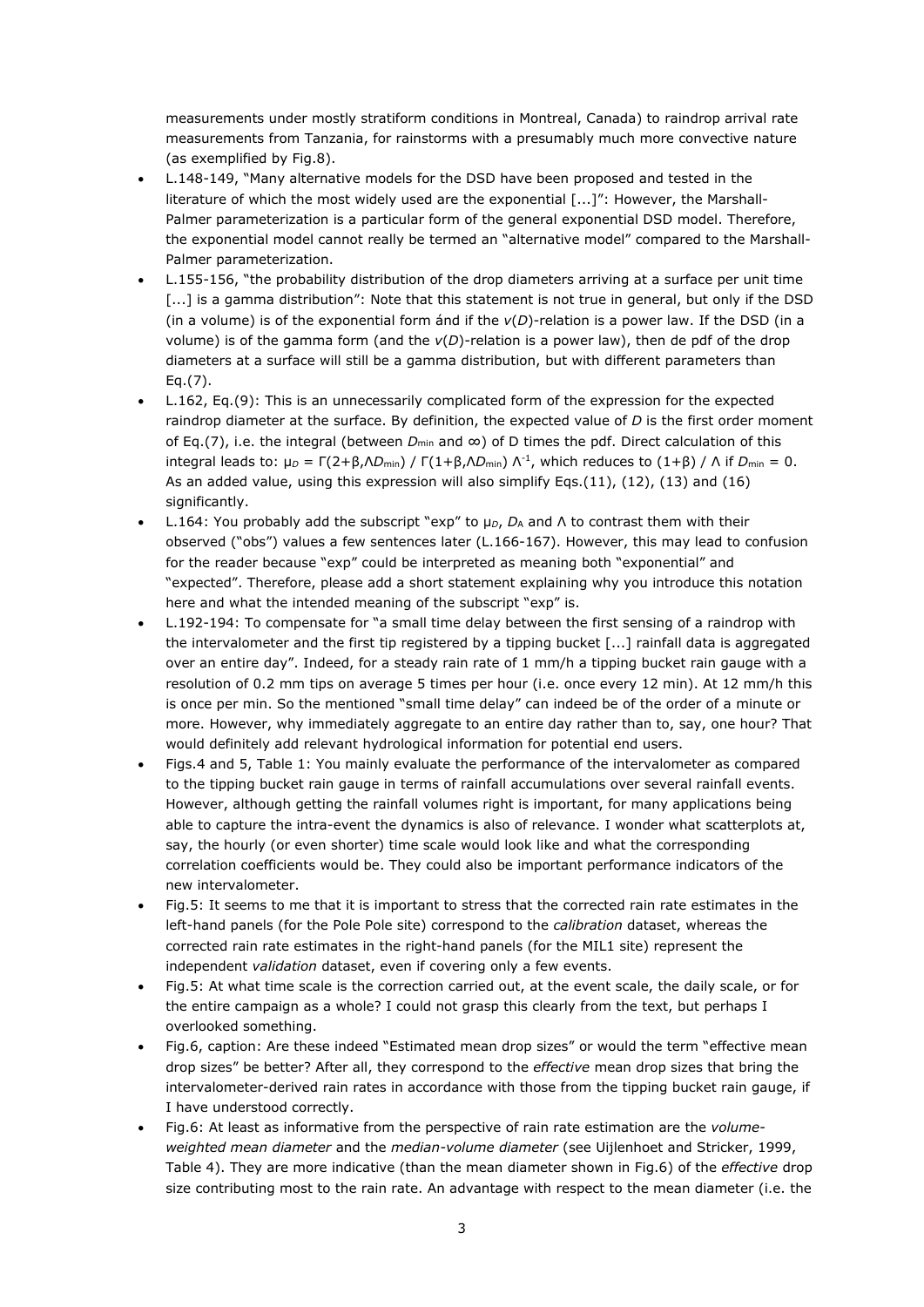expected value corresponding to the DSD itself) is that these characteristic diameters are less sensitive to the small droplet end of the size spectrum, hence much less prone to the issue of instrumental truncation at some lower diameter limit (D<sub>min</sub>).

- L.312-313, "Overall, only 28.3 % of all patches can reasonably be assumed to be Poisson distributed": I would not call this "only 28.3 %". Apparently, more than a quarter of the rainfall during the experiment "are patches of stationary rainfall that exhibit no correlation between drop counts within a 95 % confidence interval, match a Poisson distribution very well and have a mean dispersion of approximately 1" (L.313-314). If you would have asked me in advance, I would not have guessed that such a significant fraction of all rain collected during your campaign would pass *all* of the tests you outlined in Section 3.4.
- L.341, "random sampling effects": For purely Poissonian rainfall closed-form expressions for the strength of such sampling fluctuations can be derived (e.g. Uijlenhoet et al., 2006). There is no need to incorporate this reference in your manuscript. It is just provided for your information.
- Fig.9: These are interesting results. I wonder what these plots would have looked like if you would have used rain rate [mm/h] on the x-axis rather than the raindrop arrival rate. Regarding the bottom panel, it seems it would be good to refer back to Fig.6 somewhere in the last paragraph of Section 4.2 (L.357-366), because both are plots of mean raindrop diameter versus drop arrival rate.
- L.402-403: The authors conclude that "Marshall and Palmer's (1948) parameterisation of the DSD is a good approximation of the observed DSD over the period of the experiment". However, they have not explicitly tested this conclusion using the available disdrometer observations. Therefore, it seems that the evidence for this conclusion could have been stronger than it currently is (based only on the "derivation of reasonably accurate rainfall measurements", L.401- 402).

## Editorial remarks

- L.24: Insert comma before "but progress ...".
- L.25: The reference "(TAH, 2017)" is not listed in the reference list.
- L.28, 33, 34, 62, 63, etc.: Insert hyphen between "ground" and "based".
- L.41: Replace closing quotation mark before "truthing" with opening quotation mark.
- L.53: Replace semicolon by colon.
- L.54: Replace closing quotation mark before "streakiness" with opening quotation mark.
- L.56: Replace "like" by "e.g." and put it after the opening parenthesis of the citation.
- L.57: Insert hyphen between "scale" and "dependent".
- L.58: Remove comma after "Others".
- L.64: Insert hyphen between "two" and "month".
- L.64: Insert "The" before "Marshall and Palmer".
- L.69: Insert comma before "respectively".
- L.74: Remove comma before "in the US".
- L.85, 86: "at e.g." --> "in e.g." (2x); to put parentheses only around publication years, use \citet instead of \citep for references in LaTeX.
- L.88: Insert "typically" before "0.2 mm".
- L.120: This should not be listed as a separate equation  $(Eq.(2))$ , but rather as line in the main body of the text.
- L.130: Correct "0.5 mm ≥ D ≤ 5.0 mm" to "0.5 mm ≤ D ≤ 5.0 mm".
- L.130: Correct "The mean rainfall arrival rate" to "The mean raindrop arrival rate".
- L.131: Add "mm" after "0.8".
- L.134-135: Insert hyphen between "self" and "consistency".
- L.146: Insert comma after "sensor".
- L.149: Insert comma after "literature".
- L.154: "constrain" --> "constraint".
- L.157: Replace the full stop at the end of the sentence with a colon.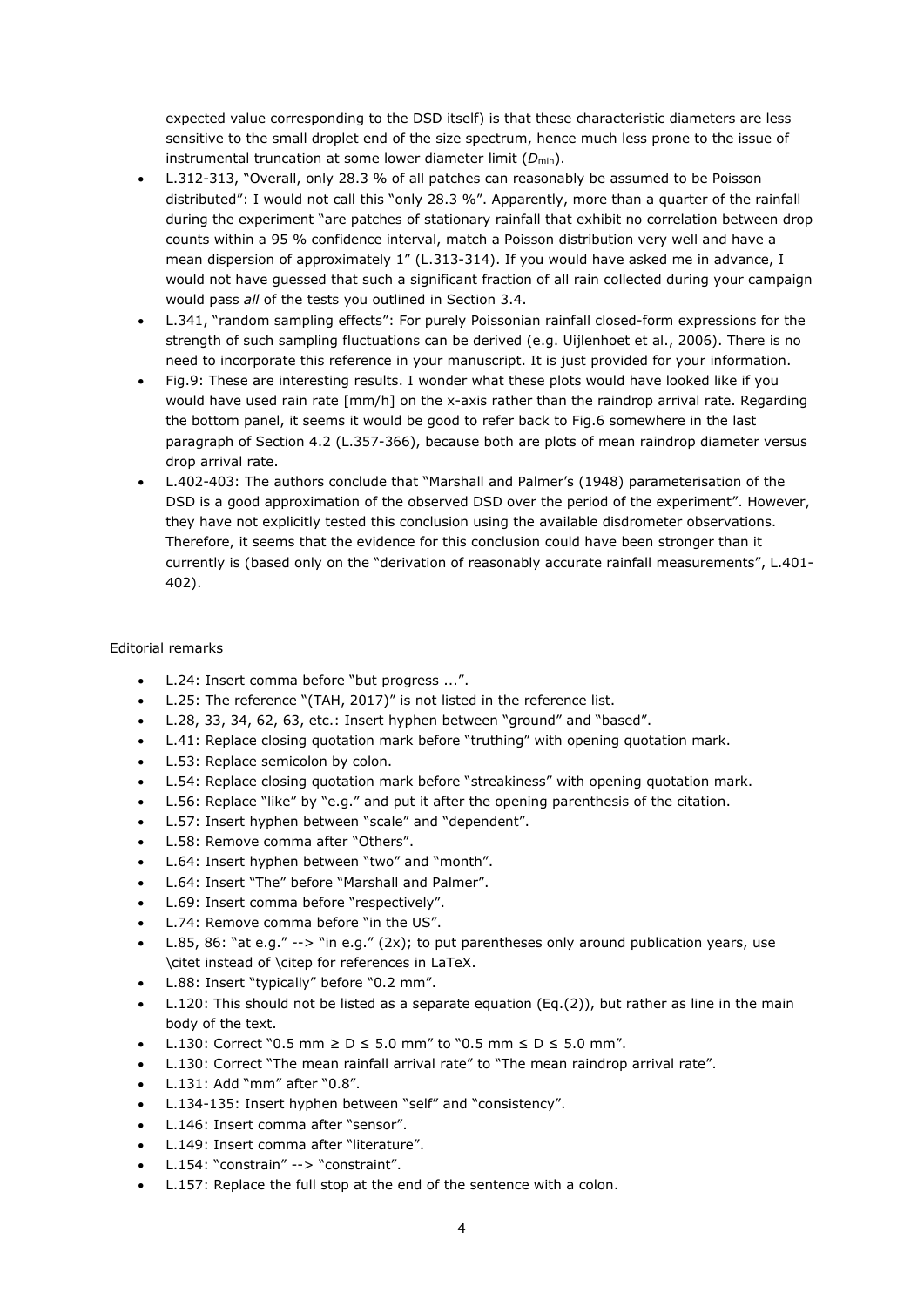- L.159: This should not be listed as a separate equation (Eq.(8)), but rather as a specification of the constraints on the parameters of Eq.(7).
- L.166: Insert comma before "these can be". For clarity, the mathematical notation " $f(p_{A,obs})''$ may even be omitted completely, because it is already described in words ("Now, if the observed mean drop sizes [...] are some function of [...]").
- L.170: Replace closing quotation mark before "corrected" with opening quotation mark.
- L.171: Replace the full stop at the end of the sentence with a colon.
- L.172-175, Eqs.(11-13): Here, the exponent -1/0.21 is employed, whereas on L.139 the exponent -4.762 is used. Please use the same notation.
- L.179: Insert space after "e.g.".
- L.181, 191: Replace closing quotation mark before "corrected" with opening quotation mark.
- L.186: Replace the full stop at the end of the sentence with a colon.
- L.190, "Expected mean drop size": Either use "expected" or "mean".
- L.198: Replace the reference to Uijlenhoet and Stricker (1999) by a reference to Uijlenhoet et al. (1999).
- L.205: "(eg. (Feller, 2010))" --> "(e.g. Feller, 2010)".
- L.205: Replace the full stop at the end of the sentence with a colon.
- L.207: "Where" --> "where".
- L.212: Replace the full stop at the end of the sentence with a colon.
- L.217: "homogeneous" --> "homogeneity".
- L.225: Insert "interarrival" before "time".
- L.238: Insert a comma before "whereas".
- L.239-240: Put parentheses only around publication years, i.e. use \citet instead of \citep for references in LaTeX.
- L.249: L.198: Replace the reference to Uijlenhoet and Stricker (1999) by a reference to Uijlenhoet et al. (1999).
- L.272: "Rates" --> "rates".
- L.274, caption Fig.4: Replace closing quotation mark before "online" with opening quotation mark (similar for "Exp" and "Corr").
- Caption Fig.3: "an example" --> "a sample".
- Fig.9: Y-axis labels of top and middle panels should also read "Mean Drop Diameter [mm]", because they represent mean diameters for each 10 s drop count.
- L.377: "over estimated" --> "overestimated".
- L.378: Insert comma before "which".
- L.378: "over-estimated" --> "overestimated".
- L.393: Insert comma before "which".
- L.395: Insert hyphen between "disdrometer" and "observed".
- L.426: "aim" --> "aims".
- L.443: Insert comma before "which".
- L.447: Insert comma before "such".
- L.448: Insert comma after "However".
- L.452: Insert comma before "making".
- L.460, "E.g.", "Or whether": This should be one sentence, replacing the full stop after "rainfall conditions" with a comma.
- L.462: "ground based" --> "ground-based".
- L.463: Insert comma before "respectively".
- L.471: Insert comma before "thus".
- L.478: Insert comma after "(1998)".
- L.482: Replace full stop at end of sentence with colon.
- L.492: Insert comma after "patches".
- L.509: "ground based" --> "ground-based".
- L.512: "wide scale" --> "wide-scale".
- L.528: In the reference list, the titles of books should be written with all nouns capitalized; the titles of papers only with the first word of the title capitalized (except for proper nouns).